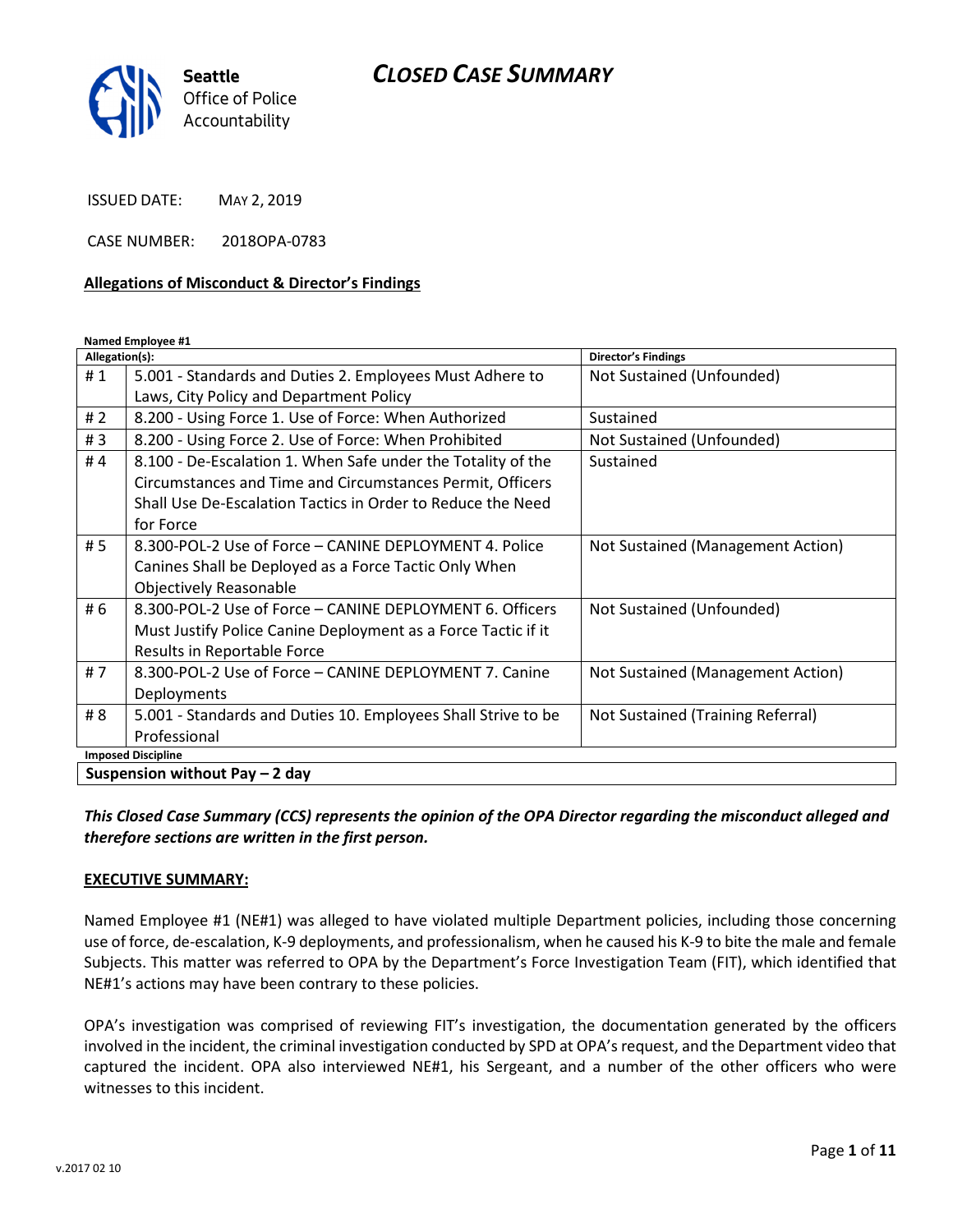

# CLOSE CASE SUMMARY

OPA CASE NUMBER: 2018OPA-0783

The facts of this case, including a breakdown of the Department video, is set forth clearly and in significant detail in the Case Summary.

### ADMINISTRATIVE NOTE:

OPA initially recommended that Allegation #7, which concerned using the K-9 in a directed apprehension and without supervisory approval, and Allegation #8, which concerned the professionalism of NE#1's statements made after he used force, be Sustained. As discussed more fully below in the context of each allegation, the chain of command made arguments that OPA found compelling and that caused OPA to revisit its findings. As such, OPA changed its finding for Allegation #7 from Sustained to Not Sustained – Management Action Recommendation. OPA also changed its finding for Allegation #8 from Sustained to Not Sustained – Training Referral.

### ANALYSIS AND CONCLUSIONS:

### Named Employee #1 - Allegations #1 5.001 - Standards and Duties 2. Employees Must Adhere to Laws, City Policy and Department Policy

SPD Policy 5.001-POL-2 requires that employees adhere to laws, City policy, and Department policy.

After its initial review of this case, OPA referred it to SPD for criminal investigation. SPD conducted that investigation and provided the case for prosecutor review. A prosecutor assigned to the King County Prosecuting Attorney's Office declined to prosecute.

I agree that the evidence is insufficient to establish that NE#1 engaged in criminal activity. As such, I recommend that this allegation be Not Sustained – Unfounded.

### Recommended Finding: Not Sustained (Unfounded)

### Named Employee #1 - Allegation #2 8.200 - Using Force 1. Use of Force: When Authorized

SPD Policy 8.200(1) requires that force used by officers be reasonable, necessary and proportional. Whether force is reasonable depends "on the totality of the circumstances" known to the officers at the time of the force and must be balanced against "the rights of the subject, in light of the circumstances surrounding the event." (SPD Policy 8.200(1).) The policy lists a number of factors that should be weighed when evaluating reasonableness. (See id.) Force is necessary where "no reasonably effective alternative appears to exist, and only then to the degree which is reasonable to effect a lawful purpose." (Id.) Lastly, the force used must be proportional to the threat posed to the officer. (Id.)

First, with regard to reasonableness, virtually every single factor weighs in favor of a finding that the force was outside of policy.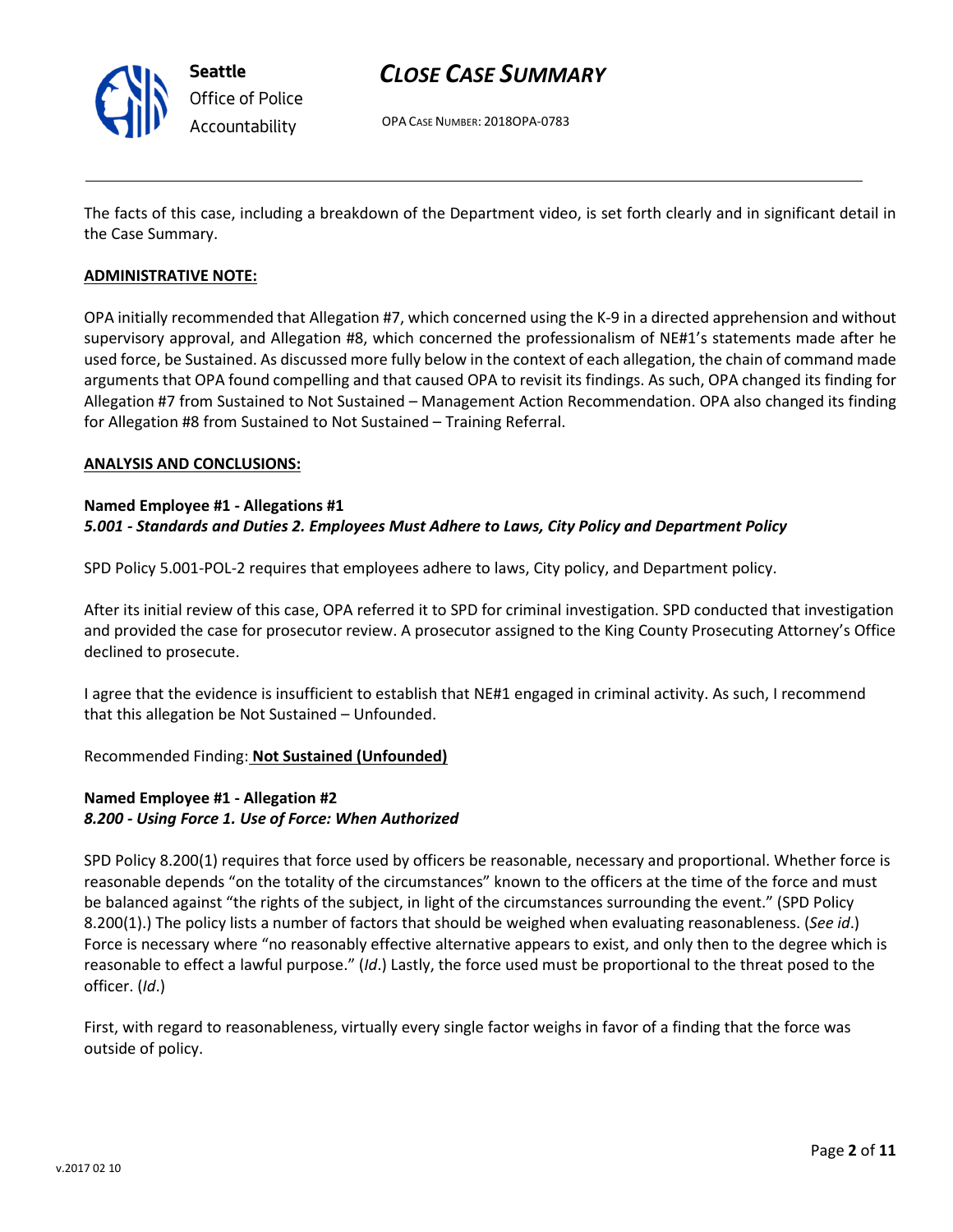# CLOSE CASE SUMMARY

OPA CASE NUMBER: 2018OPA-0783

- Severity of the Offense: At the time of the force, NE#1 believed that, at most, the Subjects had been in possession of a stolen vehicle. Moreover, the level of proof he had connecting the Subjects to this offense arguably did not even rise to probable cause. This was a non-violent and non-severe crime.
- The Level of Threat or Resistance and the Conduct of the Subject: At the time the force was used, the Subjects were walking away from NE#1. They were not running and were not engaging in any other aggressive movements. They had not physically resisted NE#1 prior to that time or threatened force. Further, there was no evidence to believe that they were armed. While NE#1 claimed that the Subjects presented a clear danger to him. This is simply not supported by the evidence and was speculative. Lastly, and significantly, at the time the K-9 was used on the male Subject, he was on his knees with his hands up.
- Potential Threat to the Community: While the force occurred in a residential neighborhood, there were no bystanders in the near vicinity at that time. Moreover, while NE#1 asserted his belief that the Subjects could go into the residence and take hostages, this is unsupported by the evidence and is largely implausible. Indeed, there is no evidence that anyone was actually in the residence at that time.
- Potential of Injury to Bystanders and Officers: As explained above, there was no actual risk of harm to bystanders. While there was the risk of potential of injury to NE#1, this was caused by his decision to go hands on with two individuals at the same time.
- The Risk or Apparent Attempt by the Subject to Escape: NE#1 contended that the Subjects were trying to escape, but the video indicated that they were simply walking away. They never ran at any point. Moreover, while NE#1 stated his belief that the Subjects were going to escape into the residence, this is speculative. Even had they gone inside, they may very well have answered the door had he knocked and announced after setting up a tactical plan.
- The Time Available to the Officer to Make a Decision: While NE#1 had only 13 seconds to make a decision, this was a problem of his own making. By acting without first properly de-escalating, he improperly sped up this incident.
- **The Availability of Other Resources**: There were numerous other resources available to NE#1, including using time, distance, and shielding and waiting for additional units to arrive to back him. As discussed more fully below, it was unnecessary for NE#1 to act when he did and he failed to de-escalate this matter.
- The Training and Experience of the Officer: NE#1 has had substantial training on K-9 handling, the use of his K-9 as a force tool, and concerning the use of force generally.
- **The Subject's Proximity to or Access to Weapons:** There is no evidence indicating that the Subjects were armed. They never made any movements that could have been interpreted as reaching for a weapon and they never threatened to use a weapon on NE#1.

While none of the above factors are by themselves determinative, that the factors virtually unanimously weigh against reasonableness supports a determination that the force was outside of policy.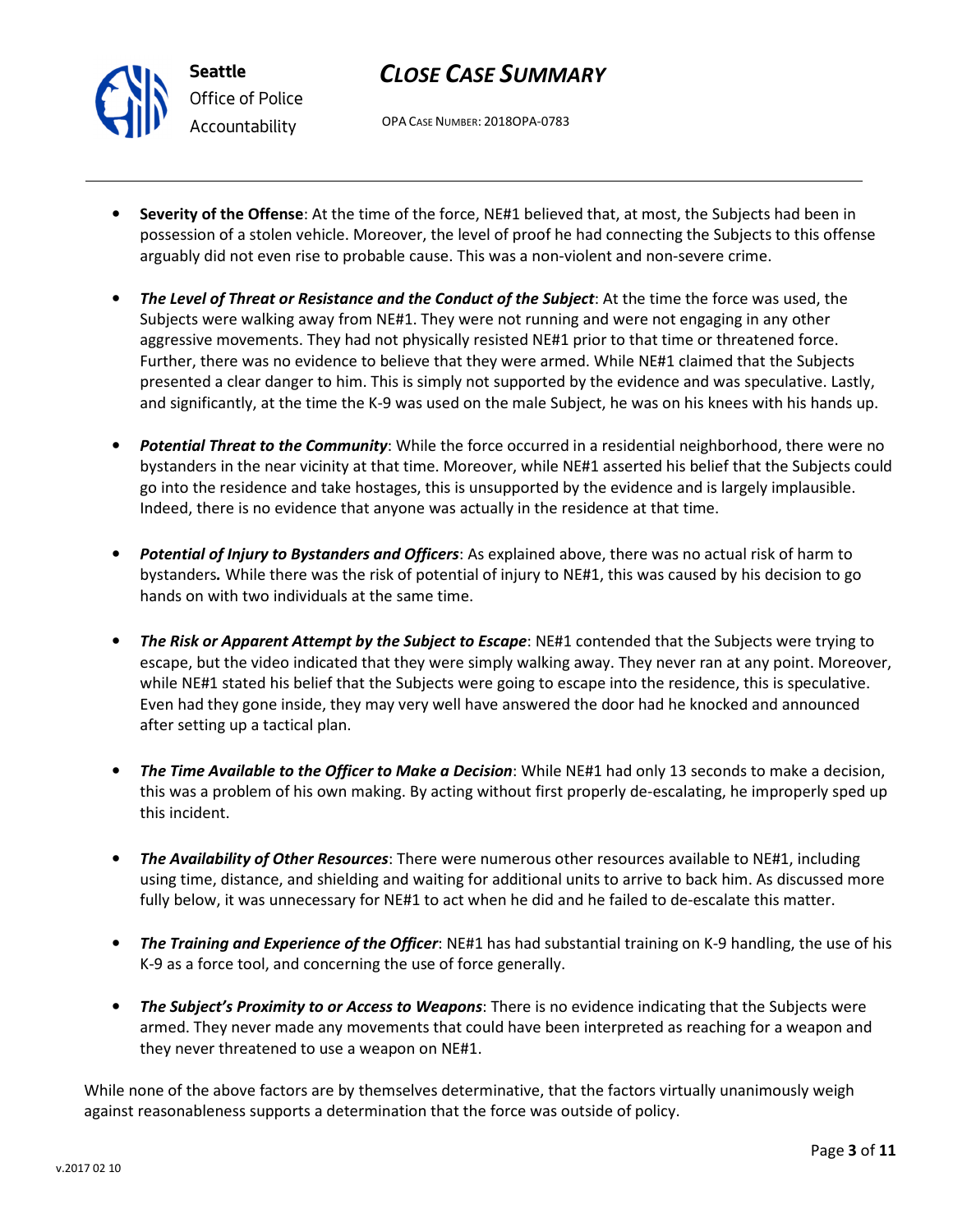# CLOSE CASE SUMMARY

OPA CASE NUMBER: 2018OPA-0783

#### Necessary Factor

With regard to whether the force was necessary, there were other actions that NE#1 could have taken instead of releasing his K-9. He could have waited for other resources to arrive and then contacted the Subjects, even if they had already entered the residence at that time. He also could have approached the Subjects with his K-9 still on the leash and ordered them to comply. These were more effective alternatives. Moreover, as discussed more fully below, the force actually used was not a reasonable degree of force.

### Proportionality Factor

Lastly, with regard to the proportionality of the force, the force ultimately applied was not commensurate with the threat facing NE#1 or his speculative concerns that the Subjects would enter the residence and take hostages. Again, the Subjects did not run, presented no apparent physical threat, were not armed, and had not committed a crime of violence. However, NE#1 released his K-9, which bit both of the Subjects multiple times, causing fairly significant injuries to the male Subject that required hospitalization. Moreover, he, himself, used physical force on both individuals. Based on a review of the video, it is evident that the force used was well outside of what was appropriate under the circumstances and was inconsistent with Department policy.

For these reasons, I recommend that this allegation be Sustained.

### Recommended Finding: Sustained

### Named Employee #1 - Allegation #3 8.200 - Using Force 2. Use of Force: When Prohibited

SPD Policy 8.200-POL-2 states that force is prohibited in several situations, which include but are not limited to: on restrained subjects, unless needed in exceptional circumstances to prevent injury or escape; on subjects who only verbally confront officers, unless the vocalization impedes legitimate law enforcement functions; and when used to punish and/or retaliate.

This allegation was classified because of the K-9 bite to the male Subject when he was in custody and lying on the ground. This occurred when the K-9 escaped from NE#1's patrol vehicle. At that time, NE#1 tried to order his K-9 to stop, but the K-9 did not comply. NE#1 also called to other officers to stop the K-9 from further biting the male Subject. Based on OPA's review of the video, this bite was clearly unintentional and was not a purposeful effort by NE#1 to punish and/or retaliate against the male Subject.

Moreover, NE#1 reported the unintentional bite to his Sergeant. At his OPA interview, the Sergeant explained that K-9 handlers are now instructed to keep their car's center "pass-through" doors closed when re-kenneling their dogs after a deployment. This will ensure that what happens here does not occur again.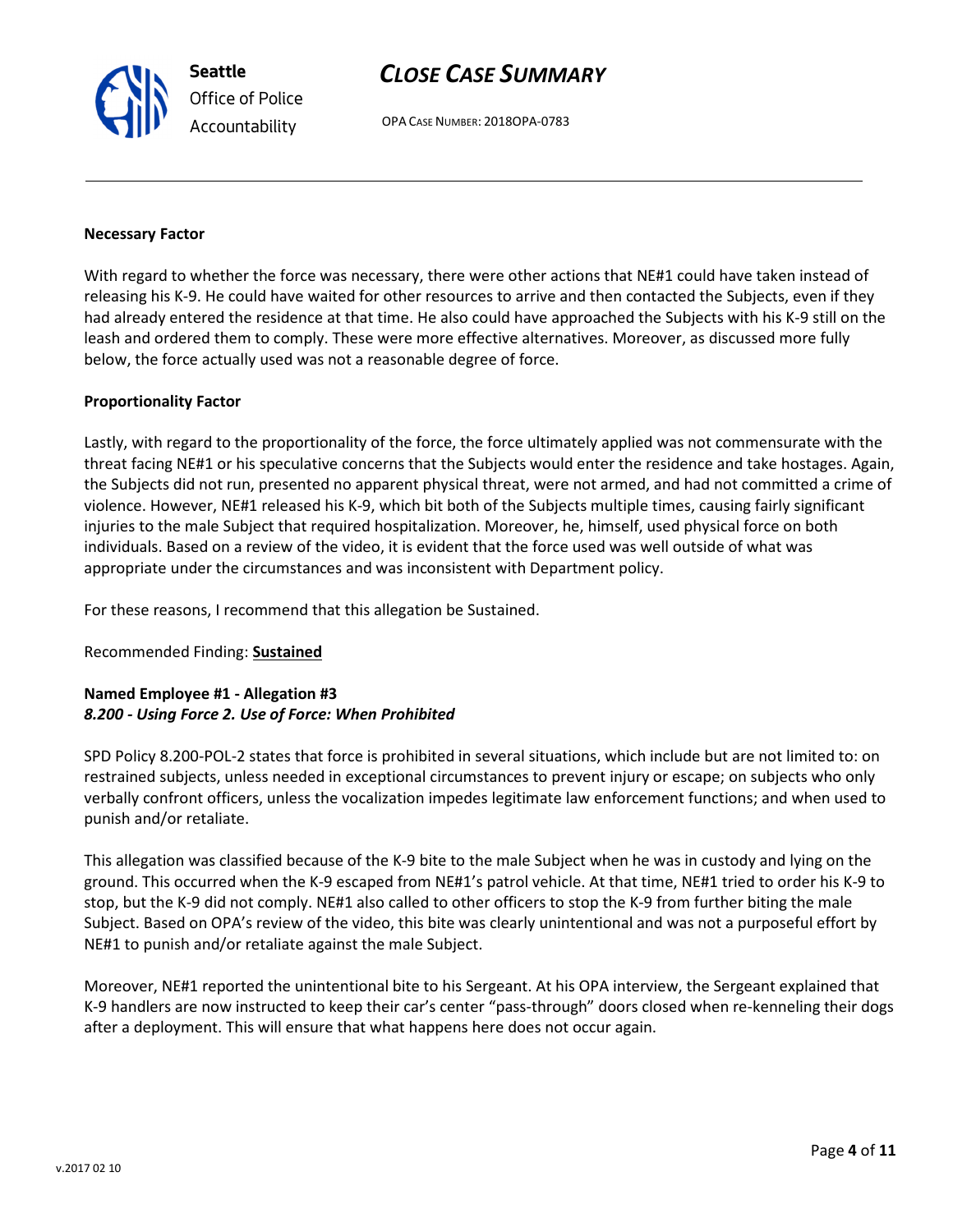

OPA CASE NUMBER: 2018OPA-0783

While I disapprove of the force, I do not find that it fell within the categories of prohibited force specifically set forth in this policy. As such, I recommend that this allegation be Not Sustained – Unfounded.

Recommended Finding: Not Sustained (Unfounded)

### Named Employee #1 - Allegations #4

## 8.100 - De-Escalation 1. When Safe under the Totality of the Circumstances and Time and Circumstances Permit, Officers Shall Use De-Escalation Tactics in Order to Reduce the Need for Force

"De-escalation tactics and techniques are actions used by officers, when safe and without compromising law enforcement priorities, that seek to minimize the likelihood of the need to use force during an incident and increase the likelihood of voluntary compliance." (SPD Policy 8.100-POL-1.)

The policy further instructs that: "When safe and feasible under the totality of circumstances, officers shall attempt to slow down or stabilize the situation so that more time, options and resources are available for incident resolution." (Id.) Officers are also required, "when time and circumstances permit," to "consider whether a subject's lack of compliance is a deliberate attempt to resist or an inability to comply based on factors" such as "mental impairment…drug interaction…[and/or] behavioral crisis." (Id.) These mental and behavioral factors should be balanced by the officer against the facts of the incident "when deciding which tactical options are the most appropriate to bring the situation to a safe resolution." (Id.)

The policy gives several examples of de-escalation, which include: mitigating the immediacy of the threat to give officers time to use extra resources and to call more officers or specialty units; and increasing the number of officers on scene to thus increase the ability to use less force. (Id.) Other examples of de-escalation include, but are not limited to:

- Placing barriers between an uncooperative subject and officers;
- Containing the threat;
- Decreasing exposure to the potential threat by using distance, cover and concealment;
- Avoidance of physical confrontation unless immediately necessary to protect someone or stop dangerous behavior;
- Using verbal techniques, such as "Listen and Explain with Equity and Dignity" (LEED) to calm an agitated subject and promote rational decision making;
- Calling extra resources, including CIT officers and officers equipped with less-lethal tools; and
- Using "any other tactics and approaches that attempt to achieve law enforcement objectives by gaining the compliance of the subject.

(Id.) De-escalation is inarguably a crucial component of the Department's obligations under the Consent Decree; however, it is not purposed to act as an absolute bar to enforcing the law when necessary. That being said, where officers fail to fully de-escalate and instead act in a manner that increases the need for force and the level of force used, such conduct is inconsistent with the Department's policy and expectations.

Based on OPA's review of the evidence – most notably, the Department video, OPA concludes that NE#1 failed to sufficiently de-escalate prior to using force.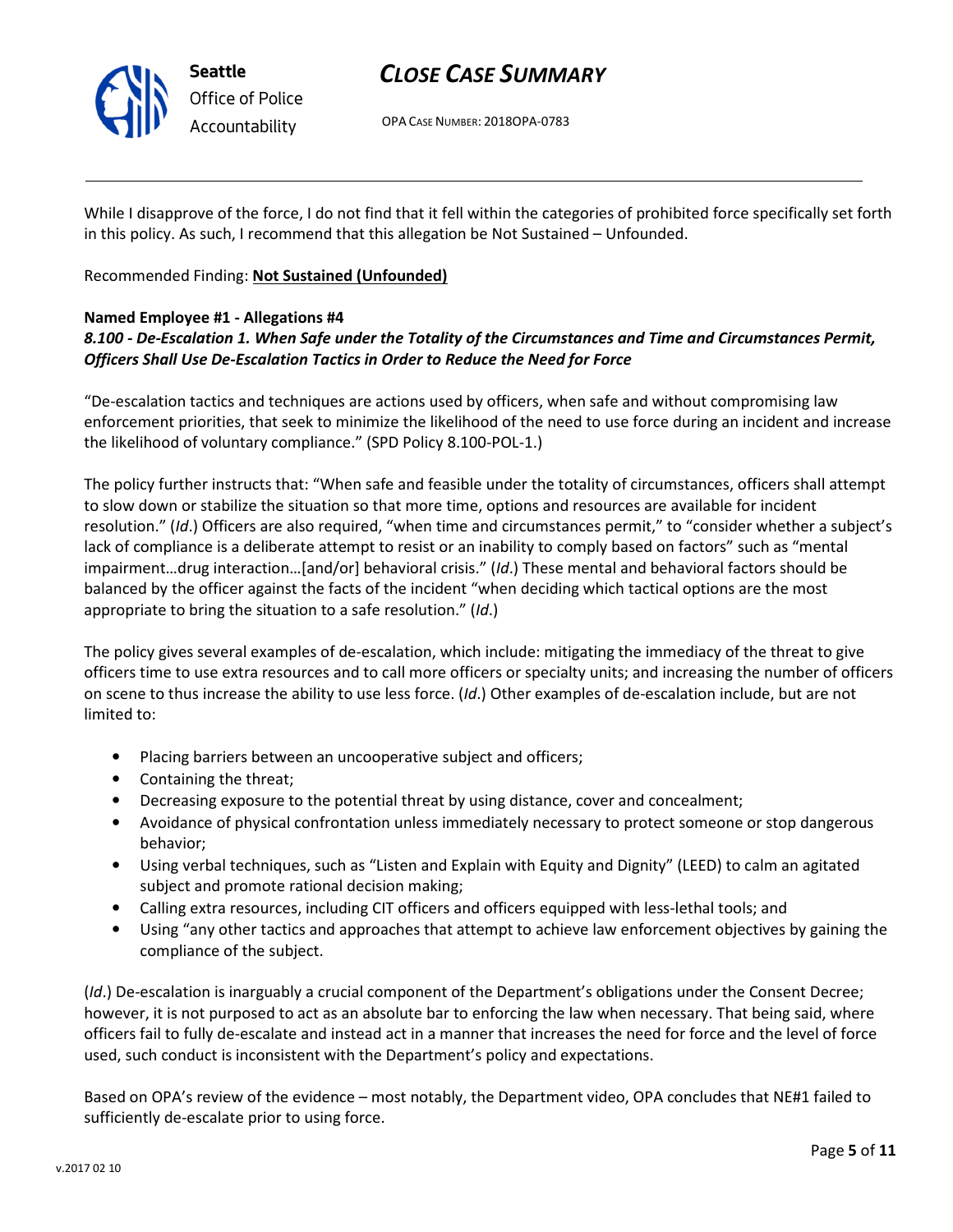

OPA CASE NUMBER: 2018OPA-0783

NE#1 told OPA that he de-escalated by issuing verbal orders, which included the threat to release his K-9.

The video showed that, prior to contacting the Subjects, NE#1 pulled his patrol vehicle over and got out. At that time, the male and female Subjects were walking towards a residence. He stated: "Come here, guys. Come here. Come, stop or I'll send the dog." The Subjects continued to walk away. NE#1 then said: "I will send the dog. Here. Here!" NE#1 ran towards the Subjects, while stating: "On the ground. Take 'em." The Subjects, who were walking up a driveway towards the doorway of the residence, looked over their shoulders towards NE#1. He then yelled: "Get on the ground now. Take 'em!" The male Subject went down to the ground with his hands up and the female Subject kept walking towards the house. NE#1 again yelled "take 'em" and the K-9 bit the male Subject. Virtually simultaneously, NE#1 grabbed the female Subject and pulled her down to the ground. The total time that elapsed from the inception of the contact to the first moment that force was used was 13 seconds. Moreover, it is unclear from the video whether the Subjects even heard NE#1's initial direction to them to stop. Under the circumstances of this case, these warnings did not meet the requirements of the de-escalation policy.

NE#1 additionally stated that he did not have time to further de-escalate because he was struggling with the Subjects. However, this was a situation of his own making. He chose to go hands on with them 13 seconds after first making contact.

NE#1 also contended that he initially planned to await backing officers and provide K-9 services to track and arrest the Subjects, but that when they saw him, he acted to prevent their escape. However, the video provides no evidence supporting NE#1's assertion that the Subjects were "escaping." Instead, they were walking down the street towards the residence. The CAD Call Log indicated that other officers were on route to back NE#1 and to allow for a team takedown. There was simply no legitimate justification for NE#1 to have failed to wait for those backing officers and to have, instead, gone hands on with two subjects. Indeed, this almost certainly caused the need to use a higher level of force.

The video similarly disproves NE#1's claim that the Subjects were running towards the residence. To the contrary, the video showed them to be walking at all times. Moreover, once they appeared to hear NE#1's orders, the male Subject went down to his knees with his hands up. Regardless, he was bitten virtually immediately thereafter.

NE#1 stated that he tried to use his patrol vehicle for distance and cover. However, this is simply not supported by the video evidence. Instead, the video showed that NE#1 stopped his car, immediately stepped out, and then started running towards the Subjects with his dog. This all occurred within seconds of contact first being made.

NE#1 also contended that force was required due to the exigency of the Subjects potentially entering the home, taking hostages, and causing violence. As discussed below, this was completely speculative and did not excuse NE#1 from de-escalating.

Ultimately, NE#1 failed to comply with the requirements of the de-escalation policy. Instead, he did the opposite – his actions necessitated a higher level of force and he improperly sped this incident up, rather than slowing it down as de-escalation is purposed to do. His collective actions violated this policy and, as such, I recommend that this allegation be Sustained.

### Recommended Finding: Sustained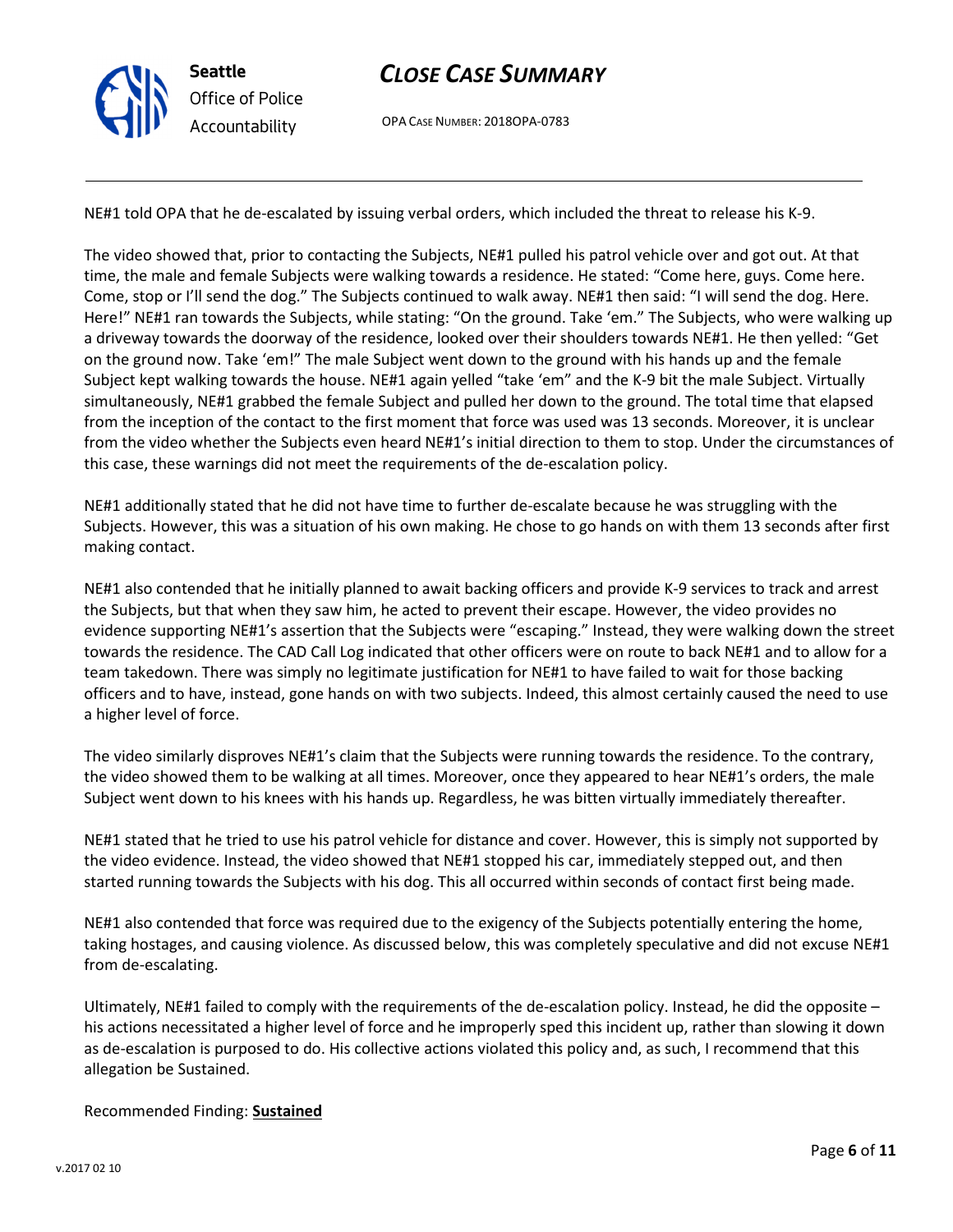OPA CASE NUMBER: 2018OPA-0783

### Named Employee #1 - Allegation #5 8.300-POL-2 Use of Force – CANINE DEPLOYMENT 4. Police Canines Shall be Deployed as a Force Tactic Only When Objectively Reasonable

SPD Policy 8.300-POL-2(4) directs that a K-9 may only be used as a force tactic when objectively reasonable. With regard to when such force is objectively reasonable, the policy provides the following guidance:

> Canine handlers will only allow their canines to physically engage or bite a suspect if there is a reasonable belief or if it is known that the suspect is armed with a weapon or other instrumentality capable of producing death or significant physical injury or otherwise poses an imminent threat of death or serious physical injury to the handler or others or is engaged in active aggression or escaping

(SPD Policy 8.300-POL-2(4).) The policy also provides guidance as to when K-9 bites must be released. In this regard, the policy states the following: "Should a bite occur, the handler will as rapidly as possible determine if the suspect is armed and call off the dog at the first possible moment the canine can be safely released." (Id.) The policy further mandates that: "If the suspect is not armed, the handler shall order the canine immediately to release the bite." (Id.) Lastly, the policy instructs that: "When deciding to call off the dog, particular attention must be given to the perceived threat or actual resistance presented by the suspect" and that, given that an average person will struggle when being bitten, the struggling alone should not be viewed as "cause for not calling off the canine." (Id.)

OPA notes that this policy appears to be significantly more permissive than current caselaw. A plausible reading of the policy could yield the conclusion that deployment of a K-9 is permissible as a force tactic whenever a subject is fleeing. Taken to its logical conclusion, this would mean that a misdemeanor subject who posed no possible threat to an officer or even a subject fleeing after committing a citable offense could be subjected to a K-9 bite. Such an expansive policy is not only inconsistent with Ninth Circuit precedent, see Chew v. Gates, 145 F. 3d 1087, 1093 (9th Cir. 1998), but is also inconsistent with the great weight of caselaw from federal courts nationwide. See, e.g. Marley v. City of Allentown, 774 F. Supp. 343 (E.D. Pa. 1991); Kerr v. City of West Palm Beach, 875 F. 2d 1546 (11th Cir. 1989). Indeed, OPA has found no case that would allow for a suspect believed to have merely committed a citable offense to be bitten by a K-9.

OPA does not believe that the above result is what the policy intends and declines to read it as such. However, as the K-9 application, including its objective reasonableness and the failure to immediately release the bite, is discussed more fully above in the context of Allegation #2, OPA chooses to issue a Management Action Recommendation here instead of a Sustained finding.

• Management Action Recommendation: The Department should revise SPD Policy 8.300-POL-2(4) to be more consistent with caselaw. Specifically, the policy should be altered to clarify that the fact that a subject is fleeing does not, by itself, provide a justification to use a K-9 in all situations. It is only one factor in the Graham analysis as set forth in Smith v. City of Hemet, 394 F.3d 689, 700 (9th Cir. 2005). In addition, the policy references a "handler supplemental report"; however, neither NE#1 nor his Sergeant was aware of such a report. If the policy requires that this report to be completed, the K-9 Unit should ensure that it does so when appropriate. If this report is not utilized, then this reference should be removed from the policy.



Seattle Office of Police Accountability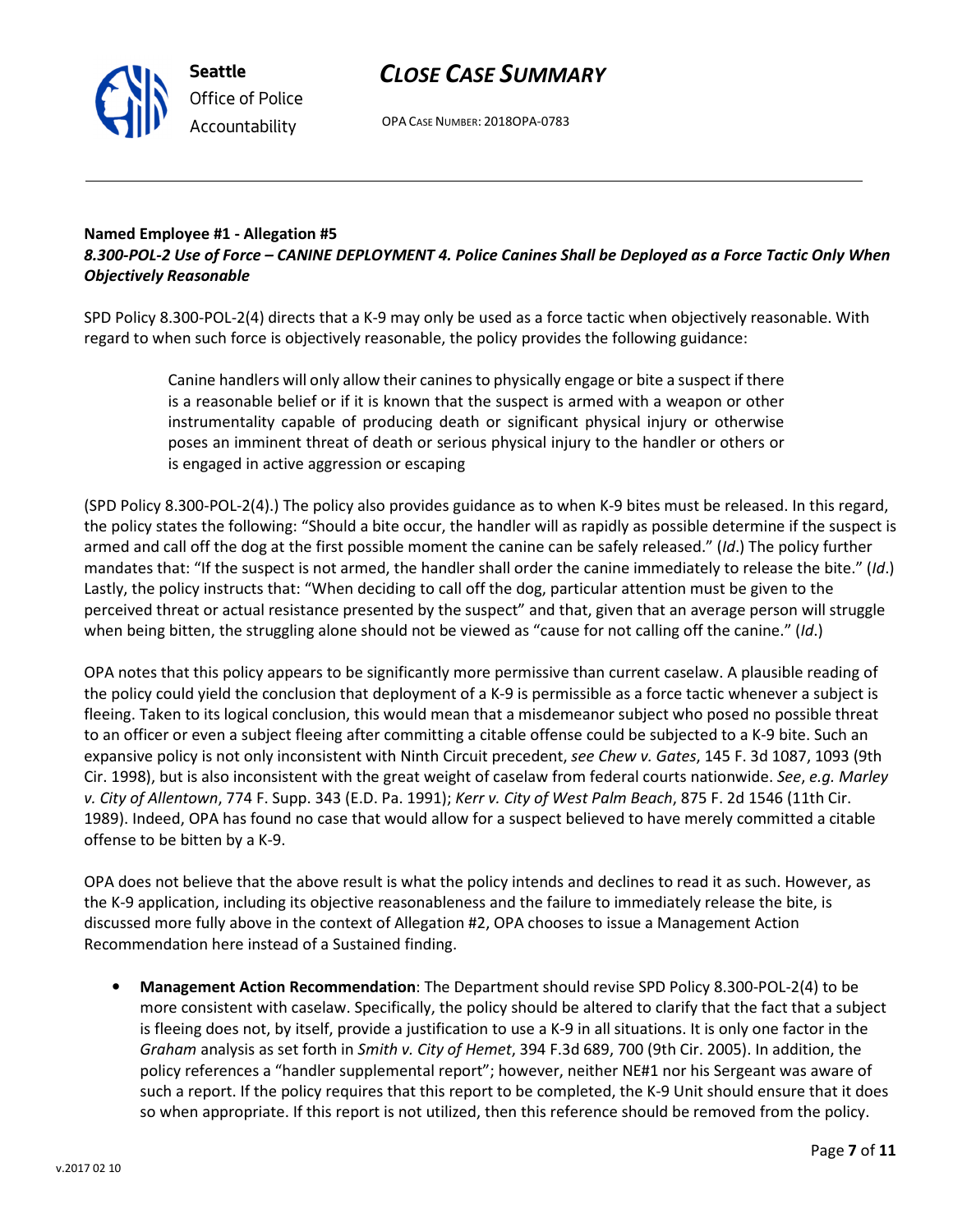

# CLOSE CASE SUMMARY

OPA CASE NUMBER: 2018OPA-0783

However, the policy should ensure that the information that this policy requires be recorded be captured in another report.

Recommended Finding: Not Sustained (Management Action)

### Named Employee #1 - Allegation #6 8.300-POL-2 Use of Force – CANINE DEPLOYMENT 6. Officers Must Justify Police Canine Deployment as a Force Tactic if it Results in Reportable Force

SPD Policy 8.300-POL-2(6) states that officers must justify a K-9 deployment as a force tactic if it results in reportable force. The policy further clarifies that: "No handler shall use their police dog solely to intimidate, coerce, or frighten any person. (SPD Policy 8.300-POL-2(6).)

As a threshold matter, while I find the K-9 application in this case to be outside of policy, this is discussed more fully in the context of Allegations #2 and #5, above. I do not believe that NE#1 used his K-9 to intimidate, coerce, or frighten the Subjects. As such, and solely evaluating this language within the policy, I recommend that this allegation be Not Sustained – Unfounded.

Recommended Finding: Not Sustained (Unfounded)

## Named Employee #1 - Allegations #7 8.300-POL-2 Use of Force – CANINE DEPLOYMENT 7. Canine Deployments

SPD Policy 8.300-POL-2(7) concerns off-leash K-9 deployments and provides the following guidance:

Off-leash canine deployments, searches, and other instances presenting a significant risk of a canine bite to a suspect or others shall be limited to searches for armed felony or armed misdemeanor suspects, wanted for a serious crime, particularly one of violence, where there is a clear danger of death or serious physical injury to the officer or others. In all other instances, searches must be on-leash.

The policy also requires that an officer have approval from a K-9 Unit supervisor prior to deploying a K-9 off-leash. (SPD Policy 8.300-POL-2(7).) The policy states that: "If the handler is unable to contact a canine unit supervisor, approval must be sought from a supervisor in charge at the scene before the canine can be deployed." (Id.)

In the initial DCM, OPA found that NE#1 violated this policy in two respects. OPA found the following:

First, at the time he engaged in the off-leash deployment of his K-9, there was insufficient evidence establishing that the Subjects were armed. Moreover, they were not wanted for a crime of violence or, arguably, even for a serious crime. Further, there was also insufficient evidence to establish that NE#1 was at any risk of injury from the Suspects, let alone that there was the clear danger of death or serious physical injury described in the policy. At his OPA interview, NE#1 contended that there was such a clear danger. He asserted that this was based on the fact that he did not know what the Subjects were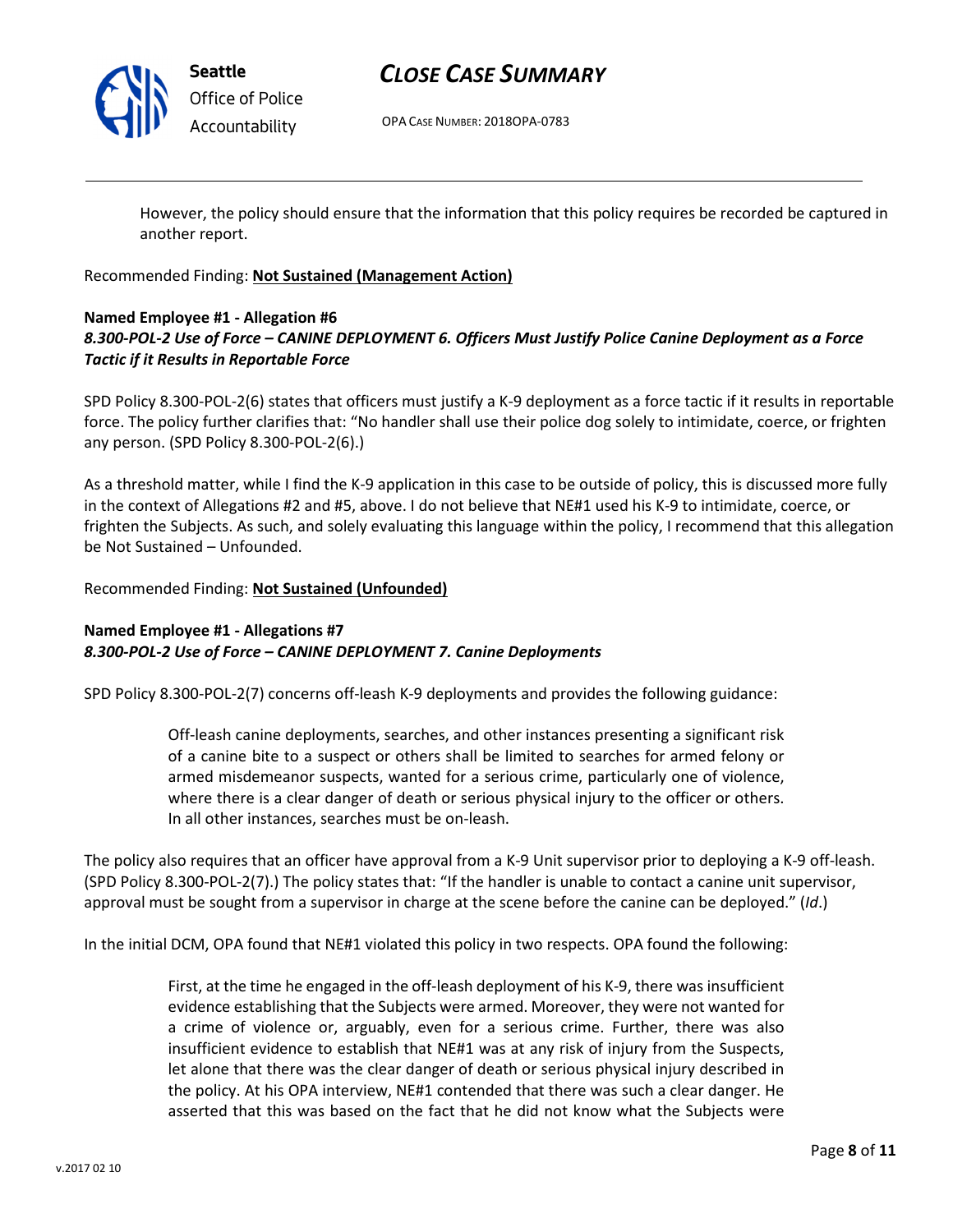



OPA CASE NUMBER: 2018OPA-0783

doing, whether they were going to try and break into the residence that they were walking toward, and/or if they were violent criminals who might take hostages if they got into the residence. These arguments are, however, completely unsupported by any evidence in the record. That NE#1 did not know what the Subjects were up to did not provide a basis for an off-leash deployment. Similarly, NE#1 had no evidence corroborating his belief that the Subjects were going to break into the residence and take hostages. If such guesswork could form a permissible basis for an off-leash deployment, it would vitiate the strictures within this policy.

With regard to the second manner in which OPA believed NE#1 violated this policy, OPA provided the below reasoning:

> Second, NE#1 engaged in an off-leash deployment without first seeking approval to do so from a supervisor. NE#1 told OPA that he was permitted to deploy his K-9 for both misdemeanor and felony crimes. This was corroborated by his Sergeant at the Sergeant's OPA interview. Moreover, Chapter 2.0 of the K9 Manual states that K-9 handlers "may be used to apprehend a suspect in any crime" NE#1 also asserted that he did not have time to request approval from a supervisor due to the exigency of the situation. However, the policy does not provide for any exception from the requirement that an officer seek approval from a supervisor prior to engaging in an off-leash deployment. In OPA's perspective, this silence in the policy suggests that such conduct is prohibited and informs OPA's finding that NE#1 violated policing in this regard.

At the discipline meeting in this matter, the chain of command expressed that it understood how and why OPA reached its conclusion, but stated that the policy was flawed and that the shortcomings of the policy, not NE#1's conduct, was the true issue here.

As a starting point, the chain of command noted that this policy section did not reference the use of a K-9 in a directed apprehension, which was used here, and only concerned the application of a K-9 to search. While OPA reads the policy more broadly than the chain of command and believes that it applies to all "off-leash deployments" regardless of purpose, the chain of command's point is well taken. OPA agrees that the policy should contain guidance (and reference, for that matter) to directed apprehensions and, without that guidance, it does not provide officers with sufficient expectations for their conduct.

In addition, the chain of command raised issue with OPA's finding surrounding the lack of supervisory approval prior to engaging in the directed apprehension and explained that SPD K-9 officers were trained that such approval was unnecessary where the directed apprehension occurred under exigent circumstances. The chain of command explained that supervisory approval was more applicable to the search scenario. Again, I agree with the chain of command that it seems unrealistic to require supervisory approval prior to a directed apprehension. As such, OPA recommends that the Department also modify this policy to provide guidance as to when supervisory approval is required for directed apprehensions and to determine whether there should be an exception from the approval requirement where exigent circumstances are present.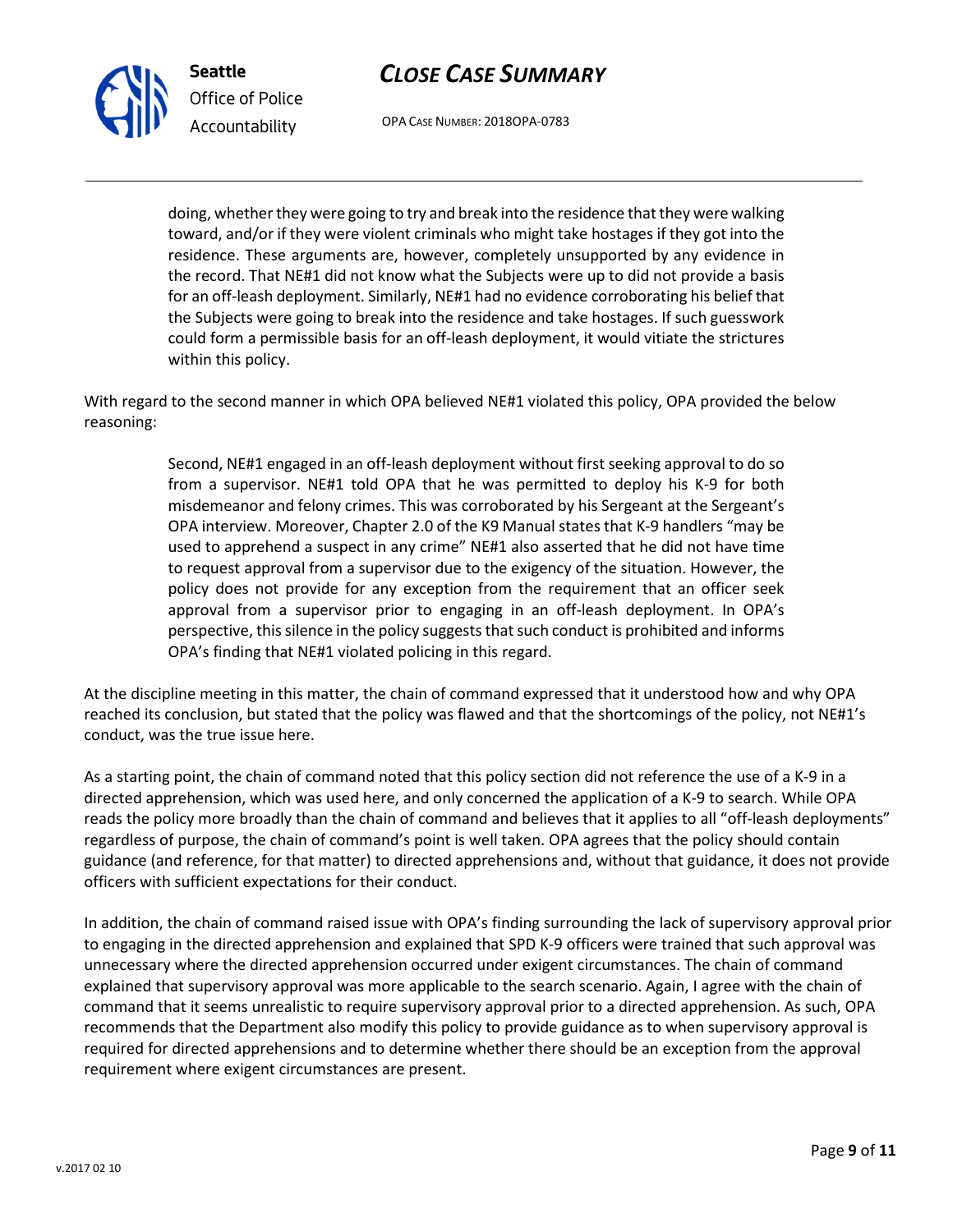

OPA CASE NUMBER: 2018OPA-0783

For these reasons, I amend my recommendation on this allegation from Sustained to Not Sustained and issue the below Management Action Recommendation.

• Management Action Recommendation: SPD should amend this policy, or create a new policy, to discuss and provide guidance on when K-9 officers can engage in directed apprehensions. The policy should also outline when supervisory approval is required prior to doing so, as well as whether there is an exception from the requirement for approval where there are exigent circumstances.

### Recommended Finding: Not Sustained (Management Action)

### Named Employee #1 - Allegations #8 5.001 - Standards and Duties 10. Employees Shall Strive to be Professional

SPD Policy 5.001-POL-10 requires that SPD employees "strive to be professional at all times." The policy further instructs that "employees may not engage in behavior that undermines public trust in the Department, the officer, or other officers." (SPD Policy 5.001-POL-10.) The policy further states the following: "Any time employees represent the Department or identify themselves as police officers or Department employees, they will not use profanity directed as an insult or any language that is derogatory, contemptuous, or disrespectful toward any person." (Id.) Lastly, the policy instructs Department employees to "avoid unnecessary escalation of events even if those events do not end in reportable uses of force." (Id.)

After the Subjects were bitten and taken into custody, NE#1 walked up to the male Subject and stated: "Next time I fucking say stop, stop!" NE#1 then approached the female Subject and said: "Next time I say stop, stop!" When explaining why he made these statements, NE#1 told OPA that he was "fired up, angry, upset, hurt, about everything that happened." NE#1 acknowledged that these statements and his demeanor towards the Subjects at that time were not professional. NE#1 further recognized that the "way that [he] said it wasn't respectful."

Based on my review of the BWV, I agree with NE#1 that his statements were unprofessional. At that time, the Subjects were injured and were secured in custody on the ground. The comments were aggressive, unnecessary, disrespectful, and could have been viewed as taunting, even if that was not NE#1's intention. Ultimately, the statements were inconsistent with the Department's expectations of NE#1's conduct.

In the initial DCM, I referenced that NE#1 told OPA that he had been counseled by his chain of command concerning this matter and was given a PAS entry. However, I further stated that, while NE#1's Sergeant confirmed that they discussed the matter, there was no evidence that the Sergeant reduced that discussion to writing or issued a PAS entry. I noted that, had the Sergeant done so, I might have issued a Training Referral instead of Sustained finding.

At the discipline meeting in this matter, NE#1's chain of command stated that NE#1 did, in fact, receive counseling and retraining from his chain of command that was memorialized in a PAS entry. OPA confirmed that this was the case. Given this, and given that OPA recognizes that this was an intense situation to which NE#1 had an unfortunate but human reaction that he clearly understands was inappropriate, OPA changes its finding on this allegation from Sustained to Not Sustained – Training Referral.